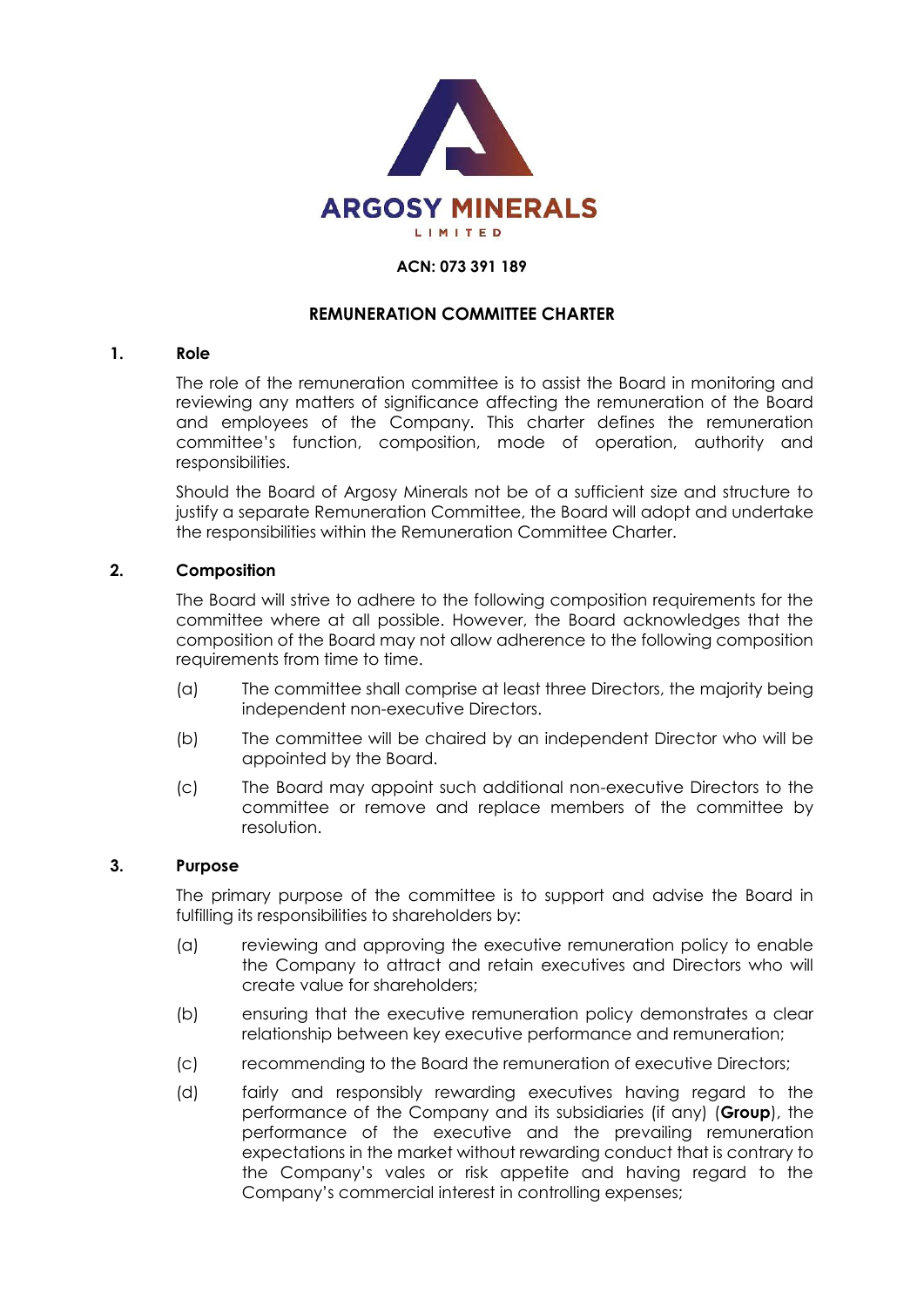- (e) ensuring incentives for non-executive directors do not conflict with their obligation to bring an independent judgement to matters before the Board;
- (f) reviewing the Company's recruitment, retention and termination policies and procedures for senior management;
- (g) reviewing and approving the remuneration of direct reports to the Chief Executive Officer/Managing Director, and as appropriate other senior executives; and
- (h) reviewing and approving any equity based plans and other incentive schemes.

# **4. Duties and Responsibilities**

## **4.1 Executive Remuneration Policy**

- (a) Review and approve the Group's recruitment, retention and termination policies and procedures for senior executives to enable the Company to attract and retain executives and Directors who can create value for shareholders.
- (b) Review the on-going appropriateness and relevance of the executive remuneration policy and other executive benefit programs.
- (c) Ensure that remuneration policies fairly and responsibly reward executives having regard to the performance of the Company, the performance of the executive and prevailing remuneration expectations in the market without rewarding conduct that is contrary to the Company's vales or risk appetite and having regard to the Company's commercial interest in controlling expenses.

### **4.2 Executive Directors and Senior Management**

- (a) Consider and make recommendations to the Board on the remuneration for each executive Director (including base pay, incentive payments, equity awards, retirement rights, service contracts) having regard to the executive remuneration policy.
- (b) Review and approve the proposed remuneration (including incentive awards, equity awards and service contracts) for the direct reports of the Chief Executive Officer/Managing Director. As part of this review the committee will oversee an annual performance evaluation of the senior Executive Team. This evaluation is based on specific criteria, including the business performance of the Company and its subsidiaries, whether strategic objectives are being achieved and the development of management and personnel.
- (c) Approve changes to the remuneration or contract terms of executive Directors and direct reports to the Chief Executive Officer/Managing Director.
- (d) Approve termination payments to executive Directors or direct reports to the Chief Executive Officer/Managing Director. Termination payments to other departing executives should be reported to the committee at its next meeting.

### **4.3 Executive Incentive Plans (including Equity Based Plans)**

(a) Review and approve the design of any executive incentive plans (**Plans**).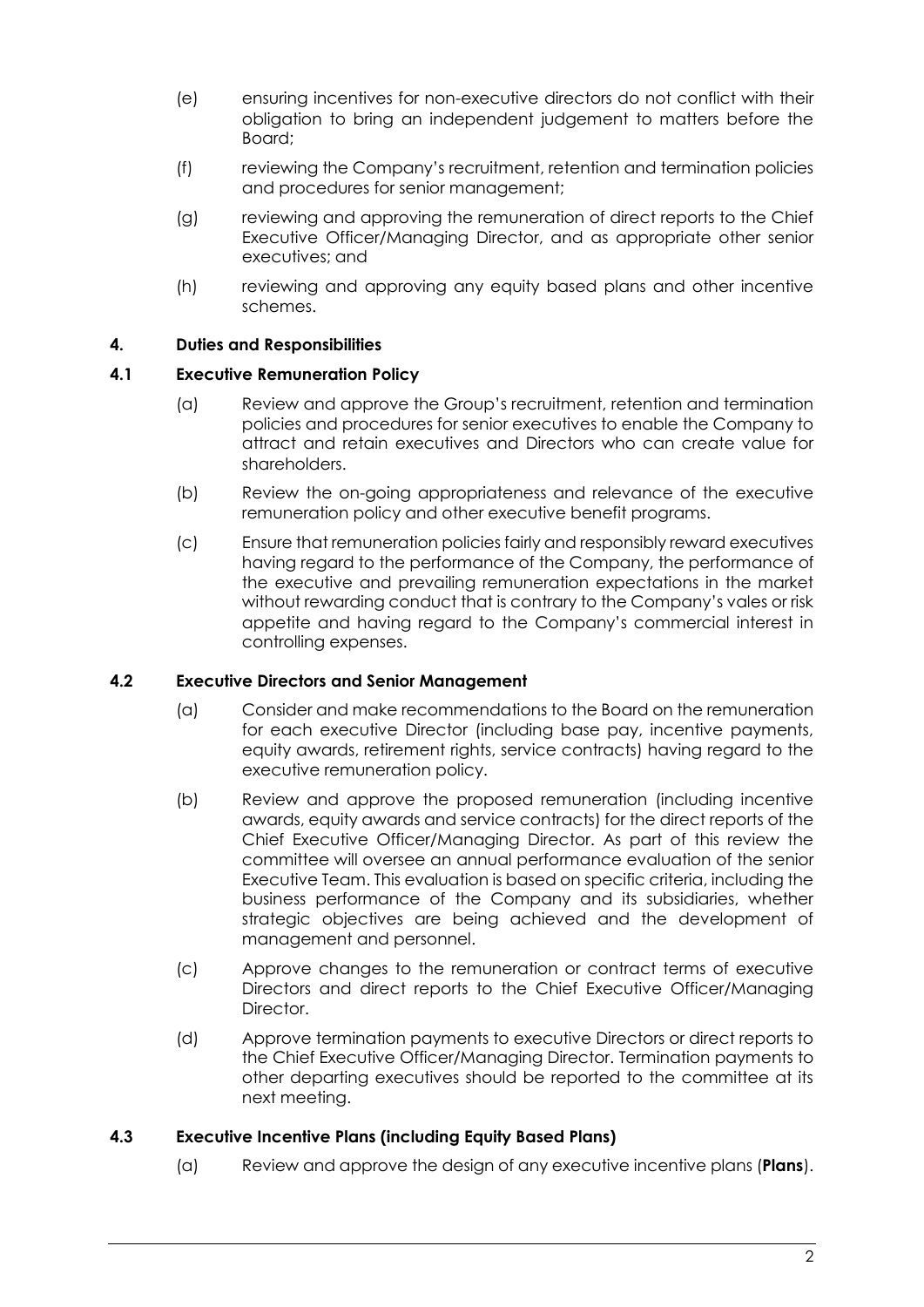- (b) Ensuring incentives for non-executive directors do not conflict with their obligation to bring an independent judgement to matters before the Board.
- (c) Review and approve any Plans that may be introduced in light of legislative, regulatory and market developments.
- (d) For each Plan, determine each year whether awards will be made under that Plan.
- (e) Review and approve total proposed awards under each Plan.
- (f) In addition to considering awards to executive Directors and direct reports to the Chief Executive Officer/Managing Director, review and approve proposed awards under each Plan on an individual basis for executives as required under the rules governing each Plan or as determined by the committee.
- (g) Review, approve and keep under review performance hurdles for each Plan.
- (h) Review, manage and disclose the policy (if any) under which participants to a Plan may be permitted (at the discretion of the Company) to enter into transactions (whether through the use of derivatives or otherwise) which limit the economic risk of participating in the Plan.

### **4.4 Other**

The committee shall perform other duties and activities that it or the Board considers appropriate.

### **5. Meetings**

- (a) The committee will meet at least once per year and additionally as circumstances may require.
- (b) Meetings are called by the Secretary as directed by the Board or at the request of the Chairman of the committee.
- (c) A quorum shall comprise any two members of the committee. In the absence of the Chairman of the committee or appointed delegate, the members shall elect one of their members as Chairman.
- (d) Where deemed appropriate by the Chairman of the committee, meetings and subsequent approvals may be held or concluded by way of a circular written resolution or a conference call.
- (e) Decisions will be based on a majority of votes with the Chairman of the committee having the casting vote.
- (f) The committee may invite any executive management team members or other individuals, including external third parties, to attend meetings of the committee, as they consider appropriate.

### **6. Secretary**

- (a) The Company Secretary or their nominee shall be the Secretary of the committee, and shall attend meetings of the committee as required.
- (b) The Secretary will be responsible for keeping the minutes of meeting of the committee and circulating them to committee members and to the other members of the Board.
- (c) The Secretary shall distribute supporting papers for each meeting of the committee as far in advance as possible.